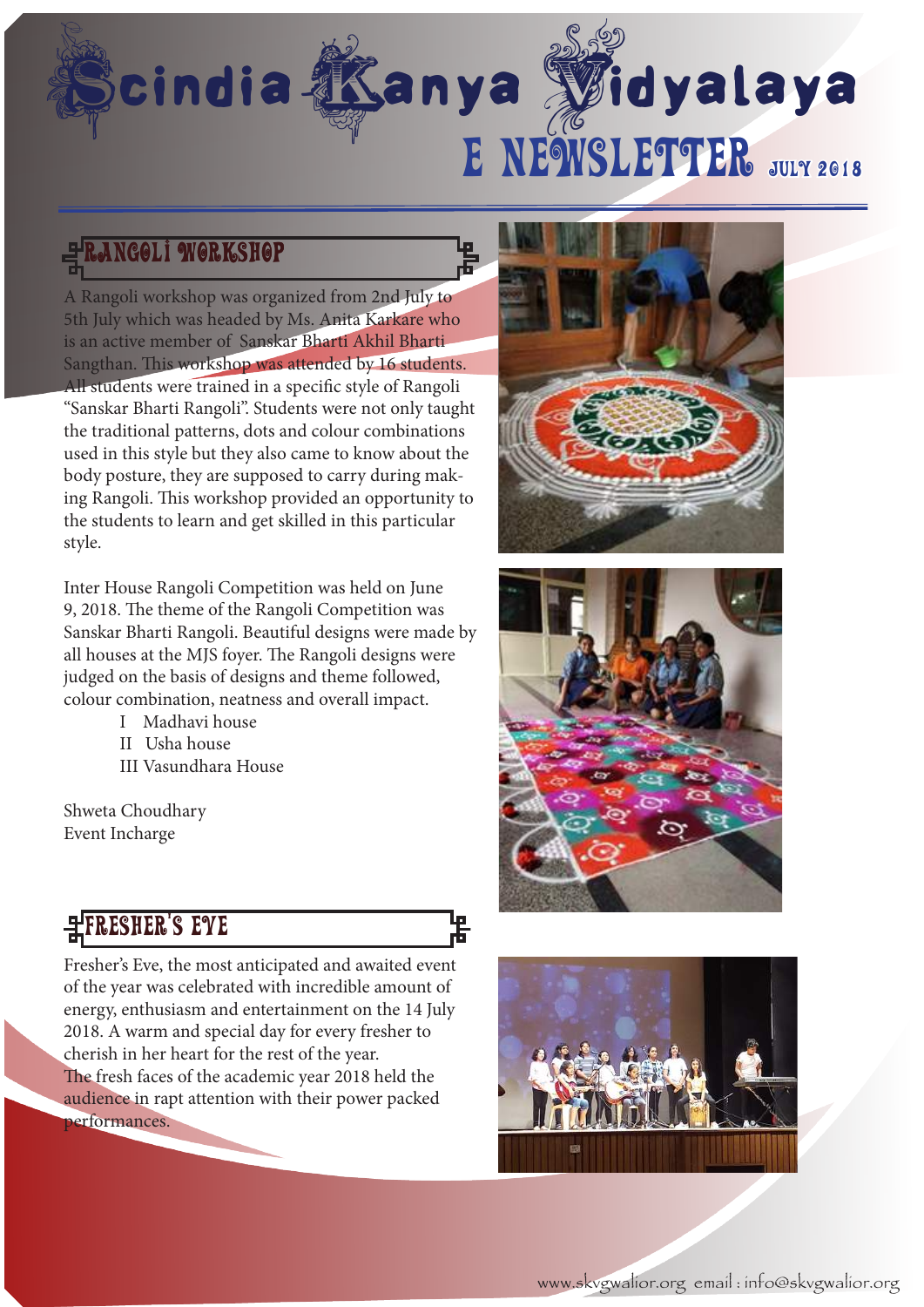# Inter House Collage Making Competition. (Srs

The Inter house Collage Making Contest for class IX to XII was held on 16th July, 2018.They were provided old magazines, glue & scissors. The small hands got to work and within the stipulated time they came with some innovative works of art g incorporating various mediums together.

The best three entries irrespective of the house were selected for the final judgment.

Topics for the competition: Youth of India Final Round judgment was carried out on 17.07.2018 Mr.V. Rathod, Mrs.M.Sharma and Mrs. S.Luthra were the judges. Entries were judged based on creativity, use of magazine, refinement

## & overall impact

Winners:

I– Usha House, Participant - Muskan Arya -XI & Dolly Mehani-XI II– Yashodhara House, Participant- Tanisha Arora-X & Haripriya Gupta-X

III– Madhavi House, Participant- Khushi Agrawal-XI & Meeta-IX

Teacher Incharge P.Bujinga Rao





# REPORT ON HINDI ARTICLE WRITING

Hindi article writing competition was held in the library on July 26, 2018. Sixteen students from all houses participated in the competition.

The topics were Peace of mind, Corruption in India, Healthy India, Terrorism and Society, Duty is high with emotion, Literacy requirement, Simple Living High Thinking, Tricolour, That Unforgettable Moment, I Wish It Would Come True.

The participants enjoyed the activity and sincerely presented their views during the competition.

 The Judgement was based on content (20), adherence to the theme (10), conventions (10), and language and style (10). Hindi articles were covered by Ms. Vaishali Shrivastava and Ms. Anita Kashyap.

The Results were as follow:

Valinteena Kapoustianskaya from Usha House and B. Mohita from Madhavi House shared the first position with 66/100. Second position was bagged by Gaurvi Bharukha from Yashodhara House 65/100 and Mahima Dagar from Vasundhara House got the third position 60/100.

The house results are as follow:

- I- Yashodhara House
- 2- Madhavi House
- 3- Usha House

Events In charges: Ms. Geeta Kohli

Ms. Adarsh Sharma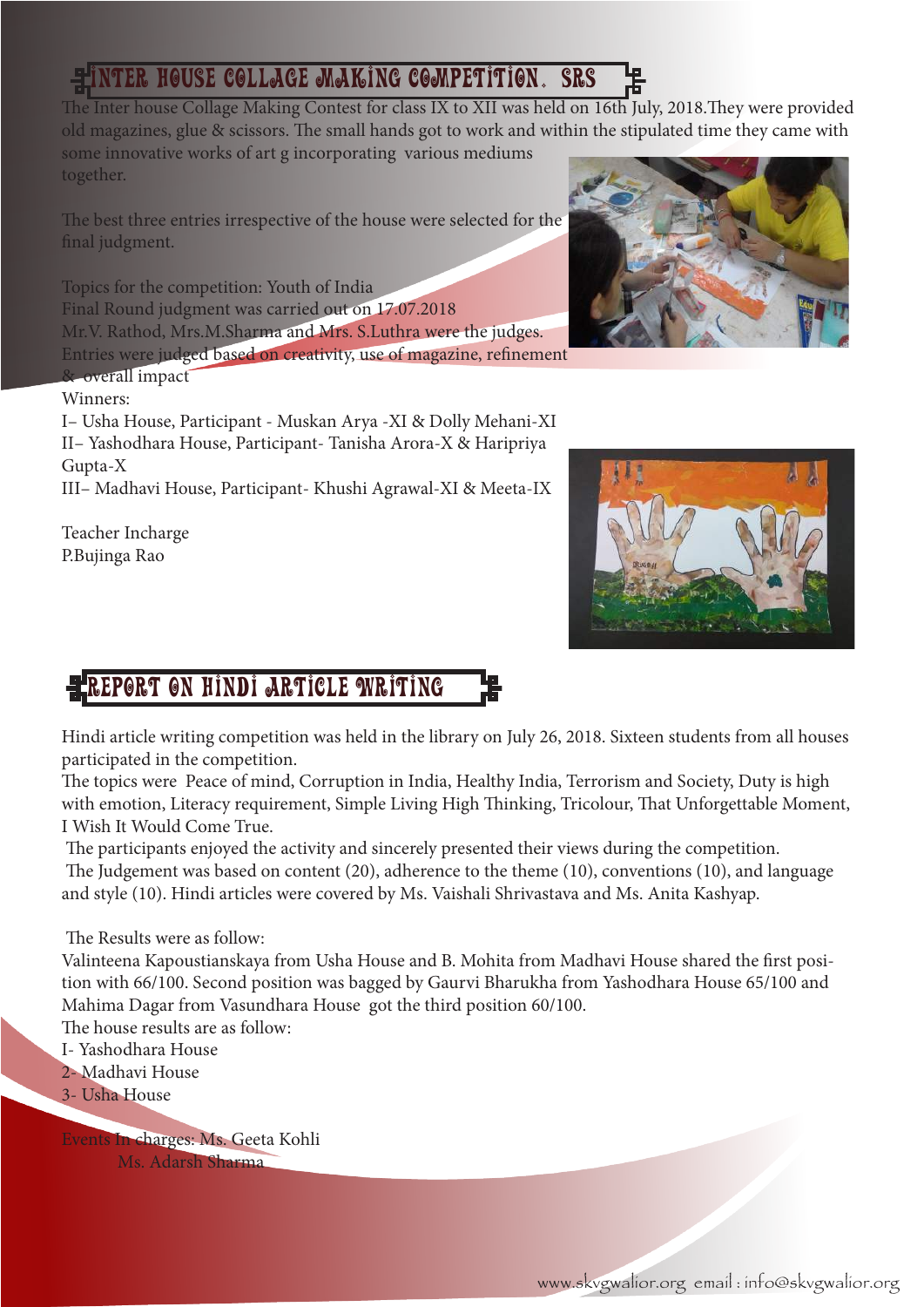# **GRKSHOP ON PEER EDUCATION**

Mind Smart 2018 is a Peer Educators' Leadership Course by Expressions India.It involves a series of workshops on peer education. This course consists of 5 workshops. On the 17th of July, 2018 five students of standard XII went to Delhi to attend its third session on;

- Preventing Substance Abuse and Allied High Risk Behaviours
- Media literacy: Learning Life Skills from the Visual Medium.

The session was led by Dr J. Nagpal and his team,The students took part in the discussion and gained knowledge on these topics through role plays, jingles, street plays and group discussions. Topics discussed were drug abuse, gateway drugs, reasons and consequences of drug abuse and substance abuse prevention. There was also a discussion on Media Literacy and Social Change through Development of Critical Thinking Skills.

# mathematics activity

29th June a movie was organised for classes  $IX$ ,  $X$  and mathematics students of class XI and XII by mathematics department in MJS hall at 2: 45pm to 4:45 pm.

 The name of the movie was " A man who knew infinity". The movie was a biography of the great Indian mathematician "Srinivasa Ramanujan".

# Workshop on communication skill

 $DATF$ 

VENUE & TIME : CONFERENCE ROOM, KAMLA BHAWAN, 8.30 TO 10 AM WORKSHOP CONDUCTED BY: Ms. S.YADAV & MS. N. S . FATIMA (RESIDENTIAL COUNSELORS) WORKSHOP ATTENDED BY : HOUSE MOTHERS OF ALL 5 HOUSES

• Under the guidance of V.P ma'am and CSW, the residential counselors, Ms. Yadav and Ms. Fatima conducted a workshop on Communication Skills for the house mothers of Yashodhara,Usha, Madhavi , Vasundhara and Vijaya House.

- The objectives of the workshop was to:
	- Orient the participants of various forms of verbal, written and non verbal communication
	- Reflect on different methods of communication and decide when each is most suitable
	- Appreciate the role of body language and speech qualities in effective communication
	- Enable participants to communicate clearly and effectively as well as enhancing interpersonal skills and build rapport with others
- The workshop was divided into two halves :
- i) Verbal Communication
- ii) Non Verbal Communication

Ms. N.S. Fatima ,covered verbal communication in her presentation, she talked about the various forms of verbal and written communication , a short role play was enacted on effective way of making and receiving telephonic calls , posting text messages on official group and writing emails .

Ms. S.Yadav covered non verbal communication in her presentation, she talked about various components of non verbal communication such as facial expressions, the tone and pitch of the voice, clothing , gestures displayed through body language (kinesics) and the physical distance between the communicators (proxemics).

These non-verbal signals can give clues and additional information and meaning over and above spoken (verbal) communication.

The counselors concluded the workshop with strategies to enhance verbal and non verbal communi-

V.P ma'am and CSW shared their valuable inputs with the participants in the end.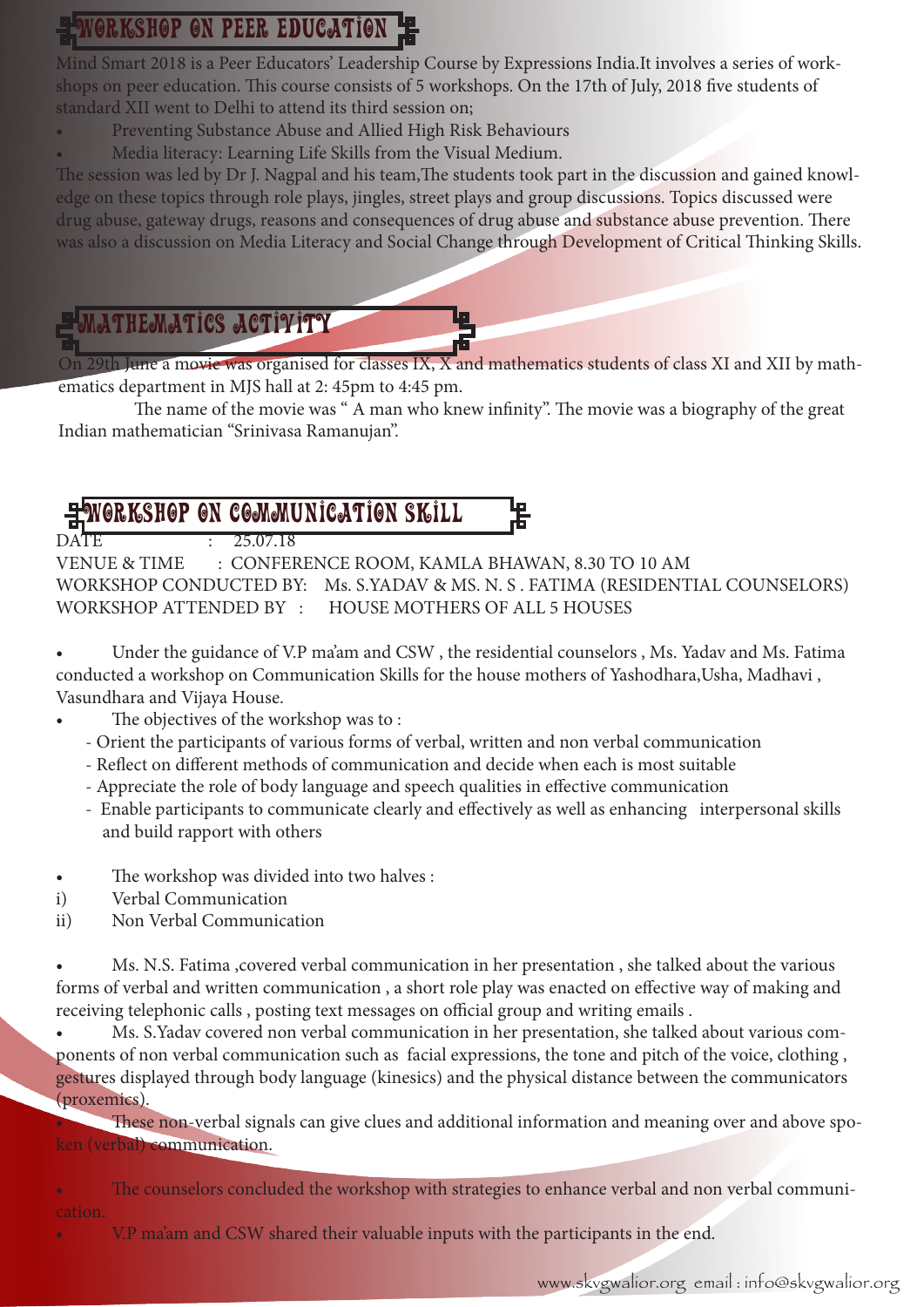## $\overline{\mathtt{V}}$ ice before self  $\; : \; \overline{\mathtt{V}}$ isit to jarga  $\overline{\mathtt{V}}$ illage

In a society where a large section of women are still underprivileged, SKV Sankalp is determined to reach out to one such section of rural women in Jarga.

A group of five students , along with Mrs Radha Khanka, visited Jarga on July 4, 2018. This time, instead of assembling at the Primary School in the village, where we generally gather for the distribution of sanitary napkins manufactured by SKV students, we thought of doing it differently.

We made up our minds to reach every teenaged girl and woman of Jarga and felt the best way to do so was to go door to door spreading the message of menstrual hygiene and distribute the sanitary napkins. What amazed us was that the men of the village were very supportive



and encouraged us to meet their daughter and women- folk. The efforts of Sankalp Project have now borne fruit and we have been able to bring awareness regarding menstrual hygiene among the inhabitants of Jarga. We look forward to such visits every month and ensure the sustainability of this project.

## IGLISH EXTEMPORE COMPETITION

English Extempore Competition(Seniors) was held on 9 July 2018.

A session was undertaken by the event incharge , Shalini Agrawal to make the participants aware about the rules and also to share some tips to help them prepare better. The draw of lots for the order of speaking was conducted in the morning while the topics were given in the afternoon 45 minutes before the competition. There was a different topic for everyone .

Some of them were - \*Women are Better Managers , Is Education really educating us ? , Ignorance is Bliss, \*etc. It was an effort to let the participants present their own thoughts and to reduce the chances of redundancy.

Two participants from each house were permitted to take part in this competition. The time limit given to them was 3 minutes each, beyond which they could be penalised. Paper reading was not permitted but the participants could refer to reference points.

The results were as follows :-

Suhani Kansal - Usha House - I Esha Mishra - Usha House - II Jasmine Sachdeva - Madhavi House - III Khushi Lokwani- Vasundhara House - III (III position was shared between these two girls)

The overall experience of the girls was enriching as they learnt to express their own thoughts through this competition. Shalini Agrawal Event Incharge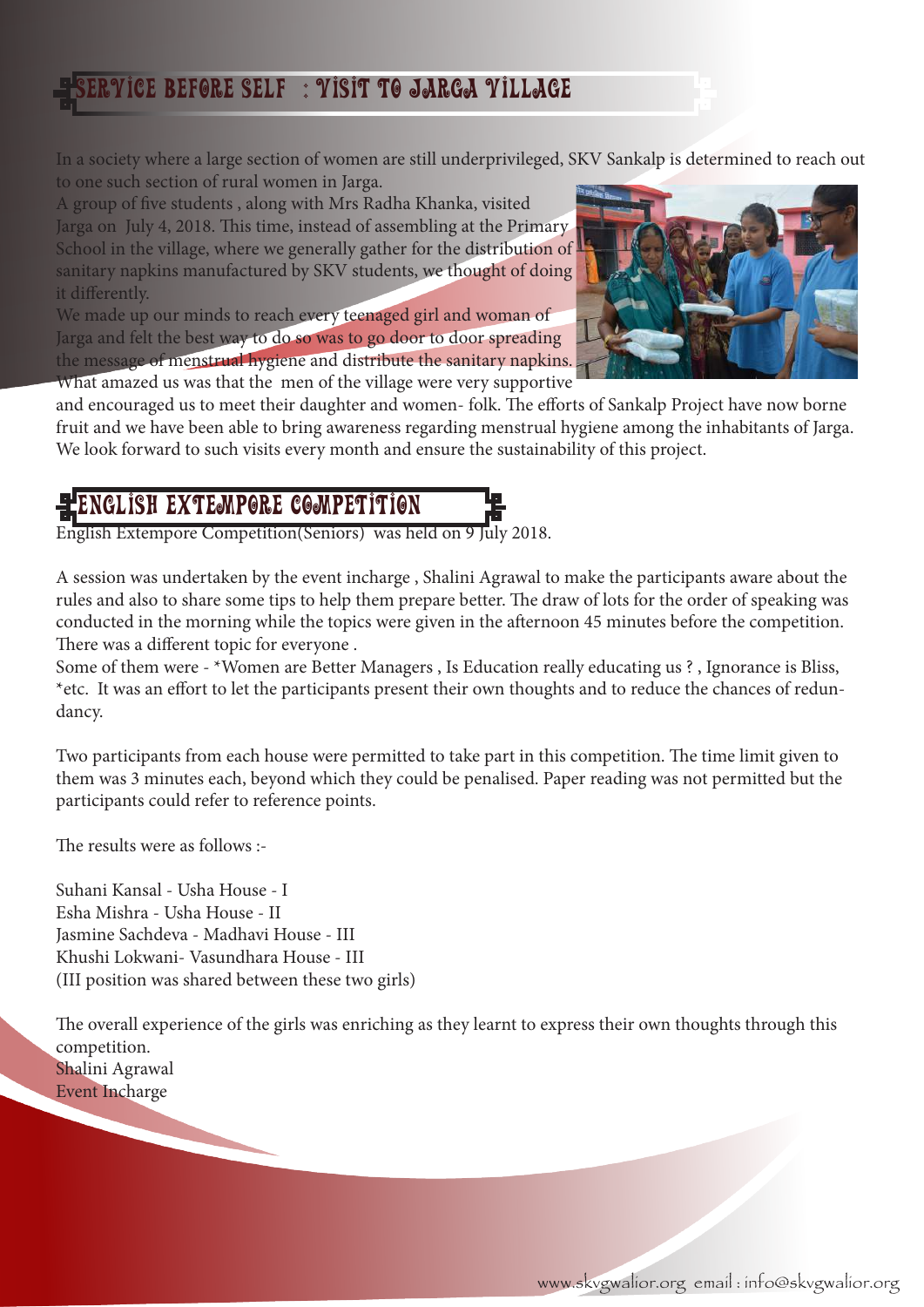## Chhau Dance Workshop

Chhau workshop was conducted from 25th June to 10th July'2018 by Gurushree Tarapada and the 4 musician

from TARAPADA Chhau Dance Academy, Puruliya, West Bengal. Chhau dance is the folk dance tradition of West Bengal. In this workshop total 32 girls from class 6th to class 12th participated. Girls were divided into two groups, group A- the Junior group (class 6-8) and Group B- Senior group (class 9-12). Jr group A girls were taught Sita Haran of Ramayana and Group B girls were taught Mohini Bhasmasur. Through this learning girls came to know about the original technique of Chhau dance tradition.

Mrs. Meghna Sharma Dance Teacher







# Inter House Digital Cartoon Making Competition Mdl

Inter house digital cartoon making competition was held on 23rd July 2018. One participant from each house participated. Participants were given the following instructions:-

- 1. The media was Paint Brush.
- 2. One and half hour was given for the competition.
- 3. Marks were awarded on originality, Neatness, Relevance to the topic and Overall impact.

Topic for digital cartoon making competition was - HONESTY, a Weapon Against Corruption

## Result -

I Ms Shreya Prasad – Yashodhara House II Ms Sana Tripathi – Vasundhara House III Ms Sanvi Agrawal – Madhavi House

In charge Ms. Bela Saxena



www.skvgwalior.org email : info@skvgwalior.org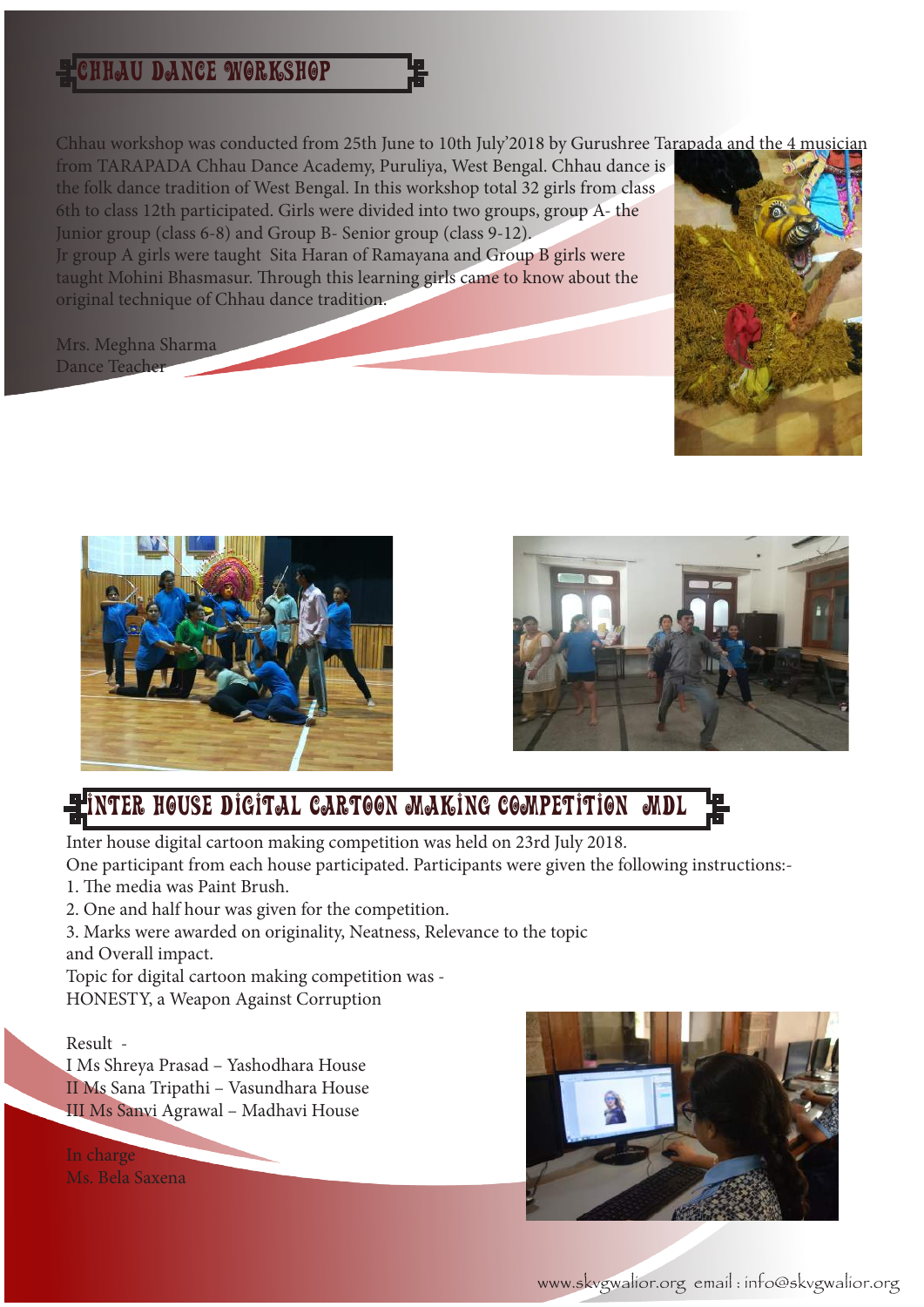# HOUSE HINDI DEBATE COMPETITION

On 16 July 2018, Inter House Hindi Debate Competition took place in the MJS hall. Two students from each house participated in the competition. The topic of the debate was "Pratibha Pragati Ka Aadhar ho Jaatigat Aarakshan Nahi". All the students who participated spoke really well with full enthusiasm and were appreciated by all.

The individual results are as follows:-

- I Kavya Sharma- X (Vasundhara House)
- II Surbhi Bindra- IX (Madhavi House)
- III Muskaan Kaushik- IX (Madhavi House)

## The house-wise results are as follows:

- **Madhavi House**
- II Yashodhara House
- III Usha House and Vasundhara House

Event In-charge Anita Kashyap

# Entertainment evening for New Admissions

An entertainment evening was organized for new admissions on 30th June in MJS hall. All students witnessed the program.

The program started with orchestra based on Raga Hansdhwani. In this raga DHAIVAT Swar is prohibited. A group of 12 girls of class XII participated in the orchestra.

 Kathak tarana in teentaal was performed by a mixed group of girls from classes 7-9. They performed various bol and showed footwork with excellence.

The Western band society of our school played two songs. One, was LAZY by Bruno Mars and the other was a Hindi song titled SHAAM, which is originally sung by Amit

Trivedi. The accompanists were:

- Keyboard: Suramya Rajalim
- Kalimba: Aniben Rai
- Lead Singers: Naavya Thapa and Mongmit Lepcha
- Guitar: Rosal Jain
- Ukulele: Shrishti Kiran Chettri
- Kahon: Pritika Pradhan



Vidhi Kadam of class 10th added a new moon to the evening by her Ghazal TUM KO DEKHA…. Sung by Jagjit Singh. Muskan Kaushik sung AAJ JAAANE KI ZIDD NAA KARO by the artist Farida Khanum.

TheWestern dance group gave a rocking performances in various dance styles like hip-hop, Contemporary and Bollywood free style.

The evening was enjoyed by the entire SKV Family, the performing arts society, with all their hard work and dedication made the evening a memorable one.

Report submitted by: Mrs. Sanjita Luthra Events Coordinator

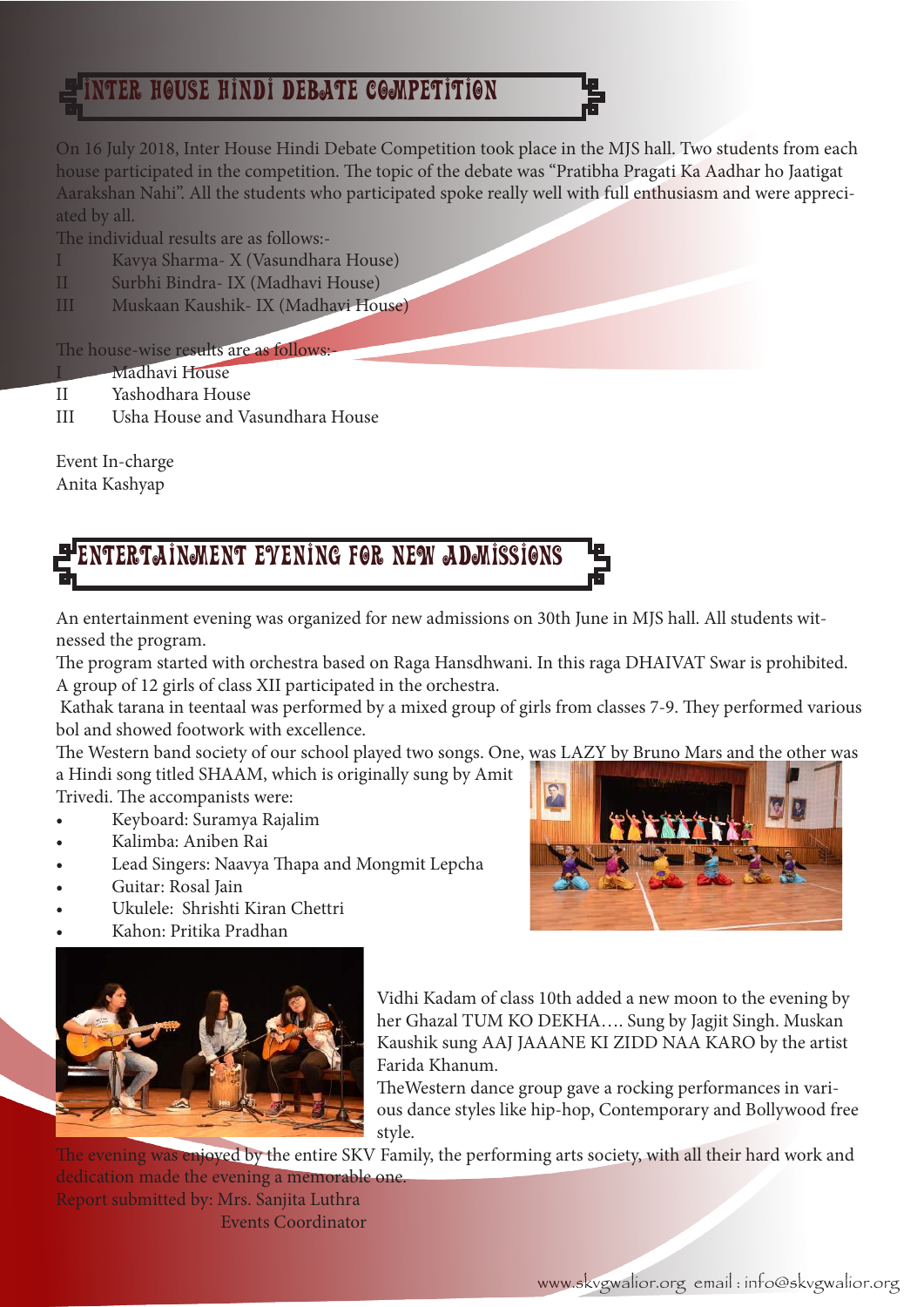# Hungary exchange programme'18

It all starts somewhere. You pack your suitcase, you say goodbye, you forget at least 3 things that are important, and you get on a plane... to fly away from what you have known as home your whole life. My exchange began with a country tour of Hungary and I visited Pecs, Papa, Tihany, Szeged And Budapest. I was accompanied by students from Daly College, Shishukung International School, Emrald Heights And Rajkumar College, Rajkot. After





these 10 tiring days of excursion I met my host family. I was placed with the greatest host family in the whole world. They treated me like their own and they were like real family in another part of the world. I had a host mom, a host dad, a brother and sister. I went to a school and attended English, Physical Education, Informatics and Arts Lessons .My city was the most active chapter according to AFS Hungary because most of the trainees and volunteers were from my school. They'd organized activities like bench painting, hand painting, and interview on India. I got to taste a lot of Hungarian food and langos was definitely one of my favourites. Student

exchange is the opportunity to do and see things you could have never dreamed of. Gaining a second family, new friends and become a local in another culture was absolutely amazing. It was a journey of self-discovery and personal growth filled with unforgettable memories.

#### Khushi Lokwani Class XII D

# WORKSHOP ON POCSO ACT 2012

On 3rd July 2018, there was a workshop on Protection of Children from Sexual Offences (POCSO) Act, 2012. The workshop was graced by Dr. K. K. Dixit, Chairman of Child Welfare Committee, Gwalior. Mr. Ranvijay Singh Kushwah, member Child Welfare Committee, Mr. Rajendra Soni and Mrs. Sunita Mane, Coordinator Child Helpline were also present in the workshop. The main motto of the workshop was to spread awareness about crimes against children and the preventive measures to stop such crimes.

Mr. Rajendra Soni explained how we can report a crime against a child by simply dialing 1098, the child helpline no. The team from the child helpline would then reach the place within 60 minutes and rescue the victim.

Mr. Ranvijay Singh Kushwah gave information about the State Government Child Welfare Committee Act which was formed in favour of children who are victims of such incidents. He also explained how children are property of the State government and how parents are just caretakers.

Dr. K. K. Dixit, the Chairman of CWC started his session with a well-developed presentation and briefed the audience about four basic rights of a child i.e. Right to Protection, Right to Education, Right to Sharing and Right to Games and Physical Education. He further explained how the POCSO Act came into existence due to the unfortunate incident of Nirbhaya in 2012. The POCSO Act treats girls and boys below 18 years of age as minors. Under the POCSO Act if the crime is committed by child, he/ she will be called as contradiction to law instead of calling them criminal. There are four type of offences like physical, mental, sexual and neglect.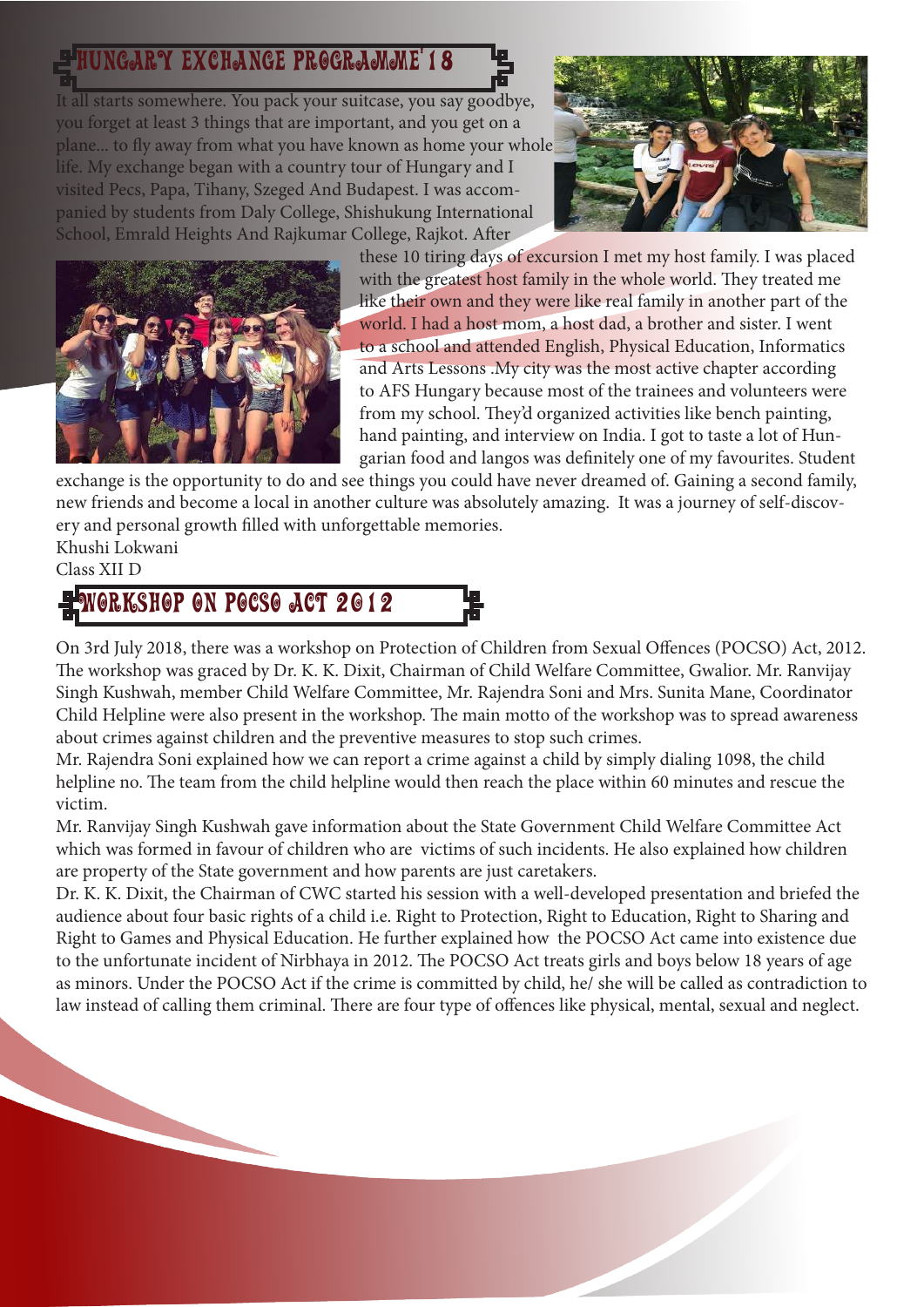# **MCGS MUN 2018**

The Mayo College Girls' School MUN was organised from 20th to 23rd April, 2018. The theme of the MUN was "Initiate, Negotiate, Liberate".

Seven girls from our school, namely Alpi Wadhawani, Shatakshi, Ananya Gupta, Khushi Lokwani, Sukanya Dubey, Kanak Khare and Surbhi Bindra participated in the MUN.

The opening ceremony began with a prayer dance in Bharatnatyam followed by a musical symphony by the MCGS orchestra and a contemporary dance.

Then there was a speech by the distinguished journalist Utpal Chatterjee.

The Committee sessions commenced on the same day. All our girls actively participated in the sessions, making the most of the opportunities.

 The second day the committee sessions started in the morning at 8:30 am, followed by a press conference, where delegates were asked questions based on current affairs going on in their respective countries. At 7:30pm the schools had Principal dinner, followed by a social evening and a dance party.



The third day schedule started with the joint crisis committee where all 200 delegates were put into a committee, United Nations General Assembly, and had to solve the crisis in hand(that revolved primarily around the US led air strikes in Syria) and had to pass a resolution for the same followed by a feedback session. We had a campaign programme for which two students from each school participated. From our school Sukanya and Khushi were the participants. At 7pm we had our dinner at Aaram Baug Resort, Pushkar, which was a religious sight for all of us.

The closing ceremony saw a very senior retired IFS officer coming in as the Chief Guest and enthralling everyone with his address. The prize distribution ceremony began where Alpi and Shatakshi got Outstanding Delegates Award!

It was overall a learning and enriching experience. The students look forward for such events and competitions.

I thank Principal Madam for giving us this opportunity.

Kavita Pillai

## (Yashodhara House ENTERTAINMENT night - Theme punjab

Geared up in Patiala suits with parandas tied in their hair, theYashodhara House girls were all set to show how Punjabi's celebrate Lohri. This family had everyone rolling with laughter performances like Gidda and Bhangra added colour to the theme whereas the band got the gathering's feet tapping while they sung along with the melodies. The evening came to its closure with the whole house coming together and grooving to the beats of 'Veeray' and ended with the much awaited dance party.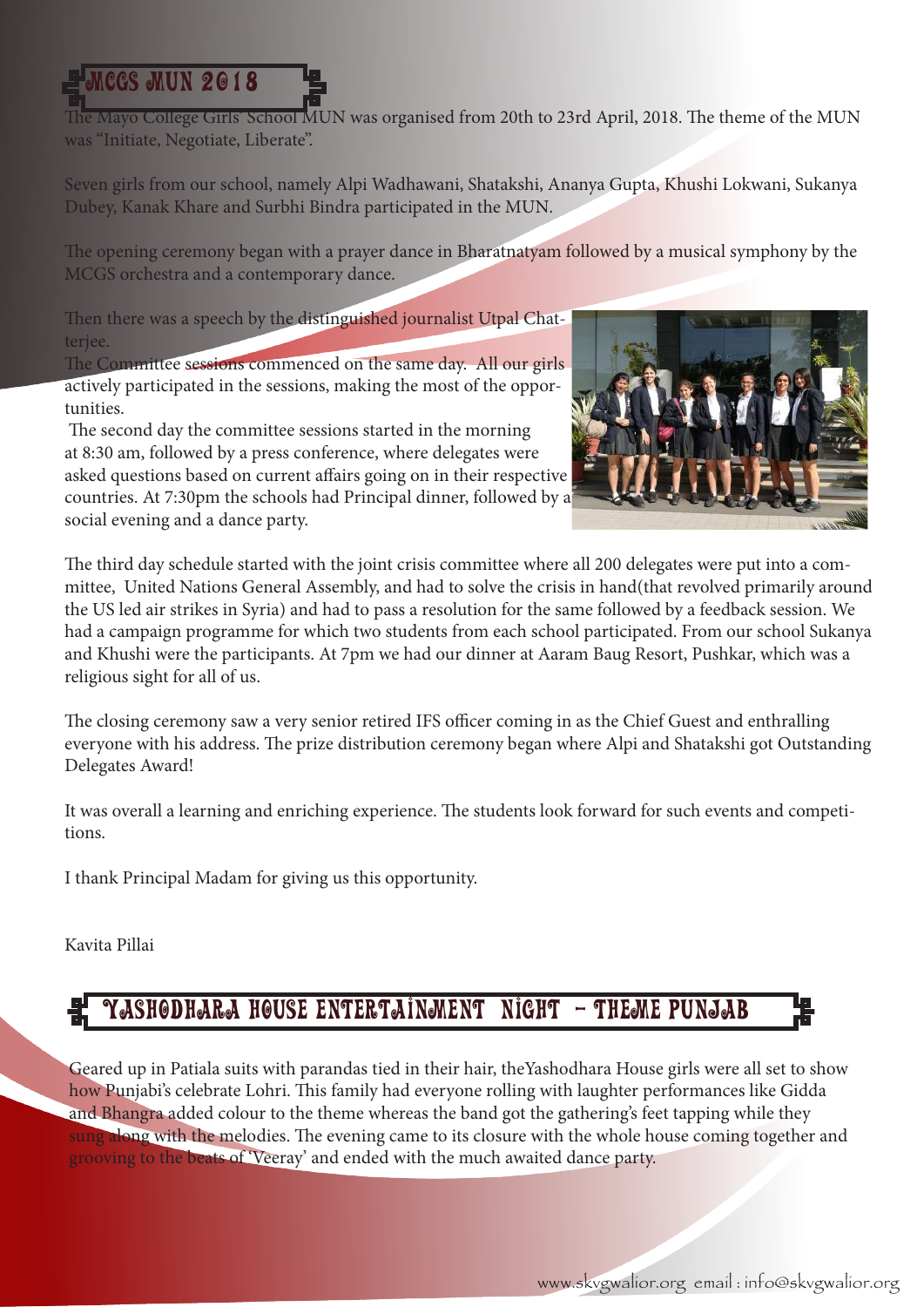# 5TH EDITION OF NEGOTIUM AGON

 Wynberg Allen School organised the 5th Annual Business Festival "Negotium Agon" on 28th July 2018. A total of 37 schools participated in the festival.

The competition comprised of (a) Business Quiz



- (b) Dimoprasia (Auction Round)
- (c) La Marque (Logo Designing and Tagline Making) (d) Vine Video
- (e) Tangozo (Enactment Round)

The morning session started at 9am where all the participants were briefed about the rules of various competitions. The teams participating in the business quiz headed to the Gymnasium hall for the preliminary round of the business quiz. Only 6 teams out of 37 qualified. Simultaneously the Auction Round was held at school auditorium.

After the Auction Round, the Final Round of the Business Quiz was organised at the auditorium, while, other students along with their respective products started with the making of Vine Videos and Logo Designing.

The 2nd Session was initially addressed by the guest of honours Mr Kartik Taneja (Director - Channel Sales EMEA, Google) and the Chief Guest Ms. Shikha Sqd. Leader (retd.) and Captain Kunal (retd.)

After their address Vine videos and Logos were displayed for being judged. In the final stage all par-



ticipating schools were asked to show the small skit prepared by them based on the product. Thereafter there was the Prize distribution ceremony and vote of thanks by the principal Mr. L.Tindale.

The students brought back laurels and added glory to the name of our institution.

- Radhika Agarwal & Devanshi Singh III Position (Vine Videos).
- Kashish Arora Outstanding Performance.
	- Kritika Arora Promising Performance.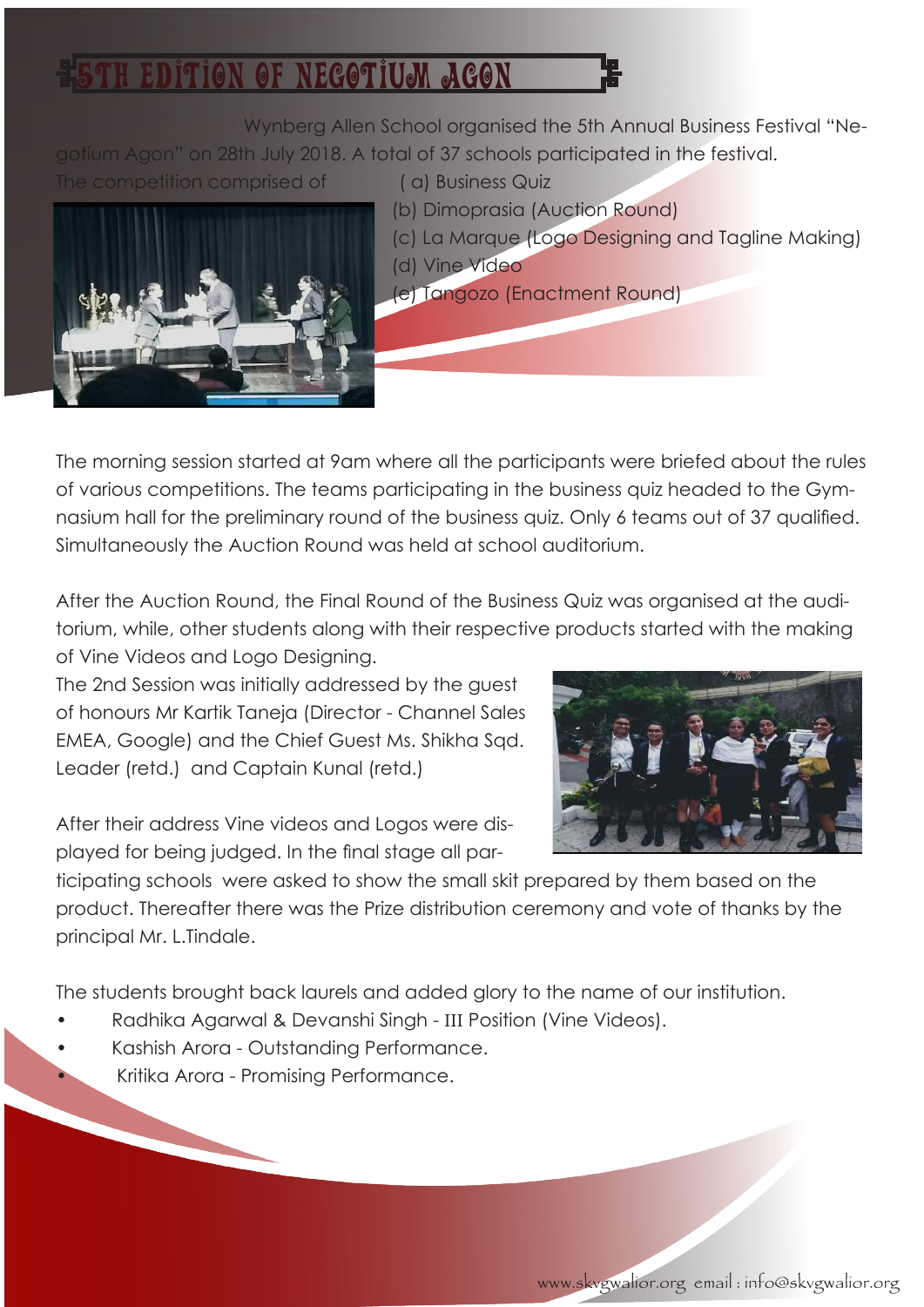# LAND WRITING COMPETITION  $\mathbf{H}$  Preport of inter house business quiz

Hand Writing Competition was held on 25th June 2018 in the respective classes. Result

| XII         |   | Muskaan Girhotra      |
|-------------|---|-----------------------|
|             | П | Disha Modi            |
| XI          |   | Aarya Garg            |
|             | Ш | Pritika Pradhan       |
| X           |   | Anushree Kanod        |
|             | Ш | Muskaan Kaushik       |
| IX          |   | Sanjana Gurung        |
|             | Н | Khushi Agrawal (IX C) |
|             |   | Rishika Gupta         |
| <b>VIII</b> | T |                       |
|             | H | Aakanksha Singh       |
| <b>VII</b>  | I | Priyamvada Roy        |
|             | Н | Maahi Gupta           |
| VI          | I | Aanvi Dhoreliya       |
|             | Ш | Aashi Singh           |

The Inter House Business Quiz was held on 9th July, 2018. Class XI and XII participated in the business quiz. The quiz was conducted by Mrs. Anita Khurana. The quiz consisted of seven rounds with the questions regarding current affairs, taglines, logos of companies, business personalities, company owning the product, abbreviations and brand ambassadors. There were some questions for the audience also.

The result of the competition is as follows:

I- Yashodhara House Ananya Gupta – XII C Mahika Bhatnagar-XI C II- Usha House Sakshi Singh –XII C Advika Agrawal –XI C III- Madhavi House Sangya Gupta – XII C Saumya Agrawal- XI C







# SPAIN SUMMER CAMP- YOUNG WORLD TOWN

Buenas dias! (Good Day! )

"Travelling leaves you speechless, then turns you into a storyteller"

Ten students along with Mrs. Bharti Mehta participated in the young world town Adventure Camp organized by Gredos San Diego School, Spain, from July 10 to July 20, 2018. There were total of 33 students and several

international teachers. We enjoyed activities like photography, video making, bird watching, tie and dye, treks, cooking Spanish dishes, mountain biking, Zip lining, Kayaking, etc.

We visited Hoces Del Riaza, the bio-reserve for endangered species of Vultures, a word heritage site recognized by UNESCO, Human Evolution Museum at "Burgos", where original pieces of bones, dating back to millions of years are preserved, Carex, an experimental archaeological centre showcasing the pre-historic survival and domestic activities such as hunting animals and making fire from stone, wet caves of Enebralejos near the village of Pradana De La Siera with water dripping along the walls and splendid set of



calcareous, formations such as stalactites and stalagmites, columns and flowstones. It was once in a life time experience.

We also visited the monuments (royal palace, cathedrals, Museums) in the cities of Madrid, Toledo and Segovia. The experience has been amazing.

- Mrs. Bharti Mehta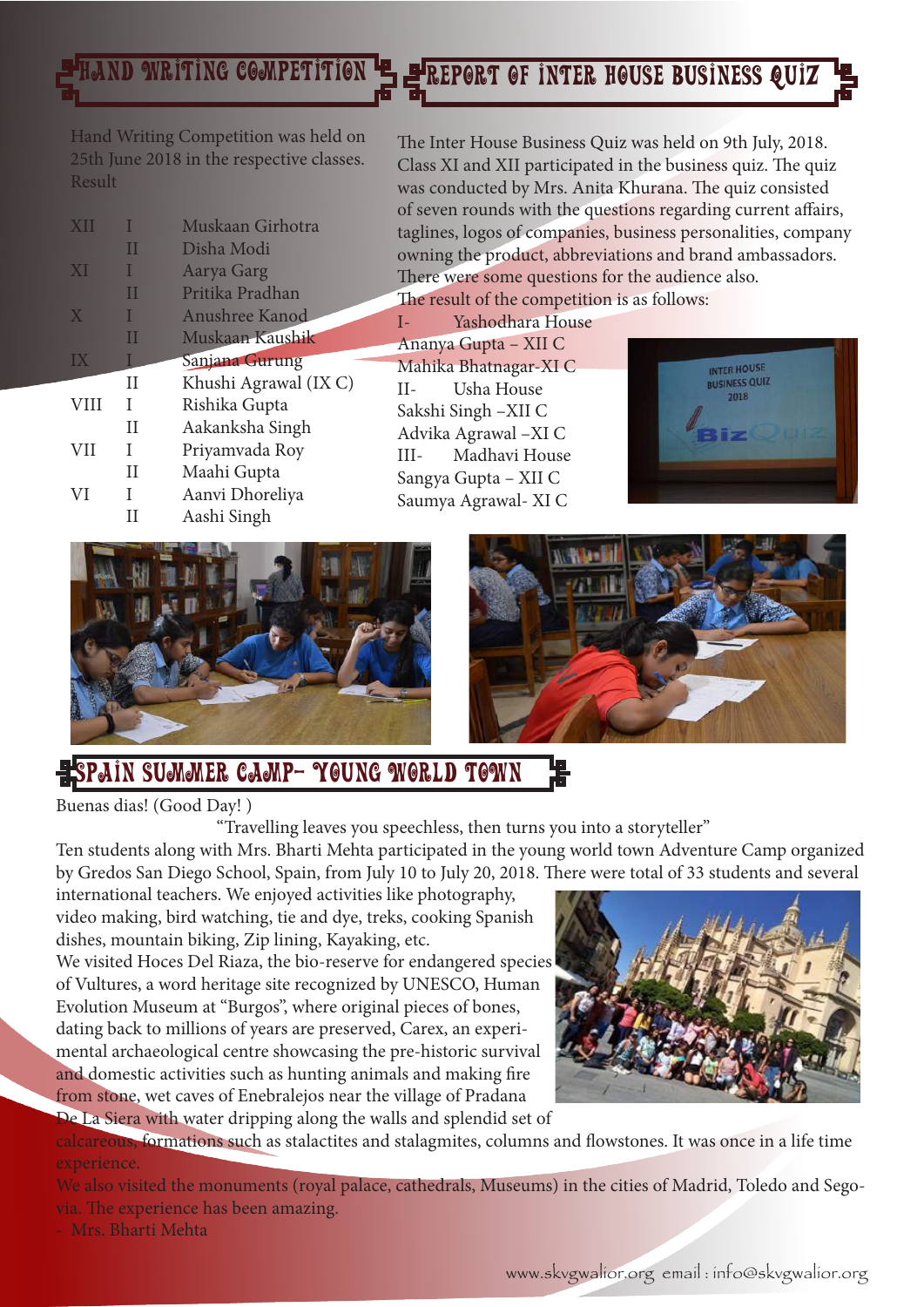## Inter-School G.K. Quiz

Genesis Global School, Noida hosted an Inter-School G.K Quiz on 26th July. The competition comprised of two rounds: a written round for qualification and the grand quiz. Three students from our school participated in this event.

## I can conference

The two-day conference aimed at providing students with a microcosm of the real world by dividing them into three categories, namely corporate houses, media houses and political parties, so as to give them a simulated experience of media, government and the corporate world. There were varied activities that every participant undertook like rallying, preparation of radio advertisements, news reports, passing of bills like the two child policy etc. On the second day, the best political parties, corporate houses and media houses were recognised and given a reward of Rs 12,000.

## RECOGNISING THE TRAILBLAZERS

Definitely, responsibility is not escalated by a magic clasp of fingers. As Byron Dorgan once said, "You can delegate authority but you cannot delegate responsibility." It was finally time for us as an entity to elect our responsible souls. This was a highly democratic process. The new council officially came into office on the ceremonial morning of 19th of July' 2018.The investiture ceremony was presided by the Principal. Oaths were taken, flags were raised and badges were pinned marking the onset of the new leadership. The faces of the newly elected student body flashed a mix of dignity, joy and accountability. We wish great success.

## THE HEADMASTER'S STUDY TOUR TO SKY

15 Principals from across the country visited SKV on a study tour on 27th July organized by prof. Harish Chaudhary of IIT Delhi. They attended the assembly and were introduced to project Sankalp. Ms. Jyotsna Brar, batch of 1958 conducted a workshop for the Principals & the teachers. This was followed by a cultural programme in which dances and an orchestra was performed by the students.

## SOOWING NEOW LIVES

The lovely morning of 15th July' 2018 was followed by a tree plantation activity arranged in the school. It involved the entire staff and student body. The programme was graced by the presence of Mr. Mishra, an environment savant who has undertaken several measures to conserve our falling biodiversity. The next step was the plantation process. Slips containing their respective names were left as a mark of their commitment to their tree. A total of 600 trees were planted to create a forest area over 12,000 sq meter (approx) in the school.